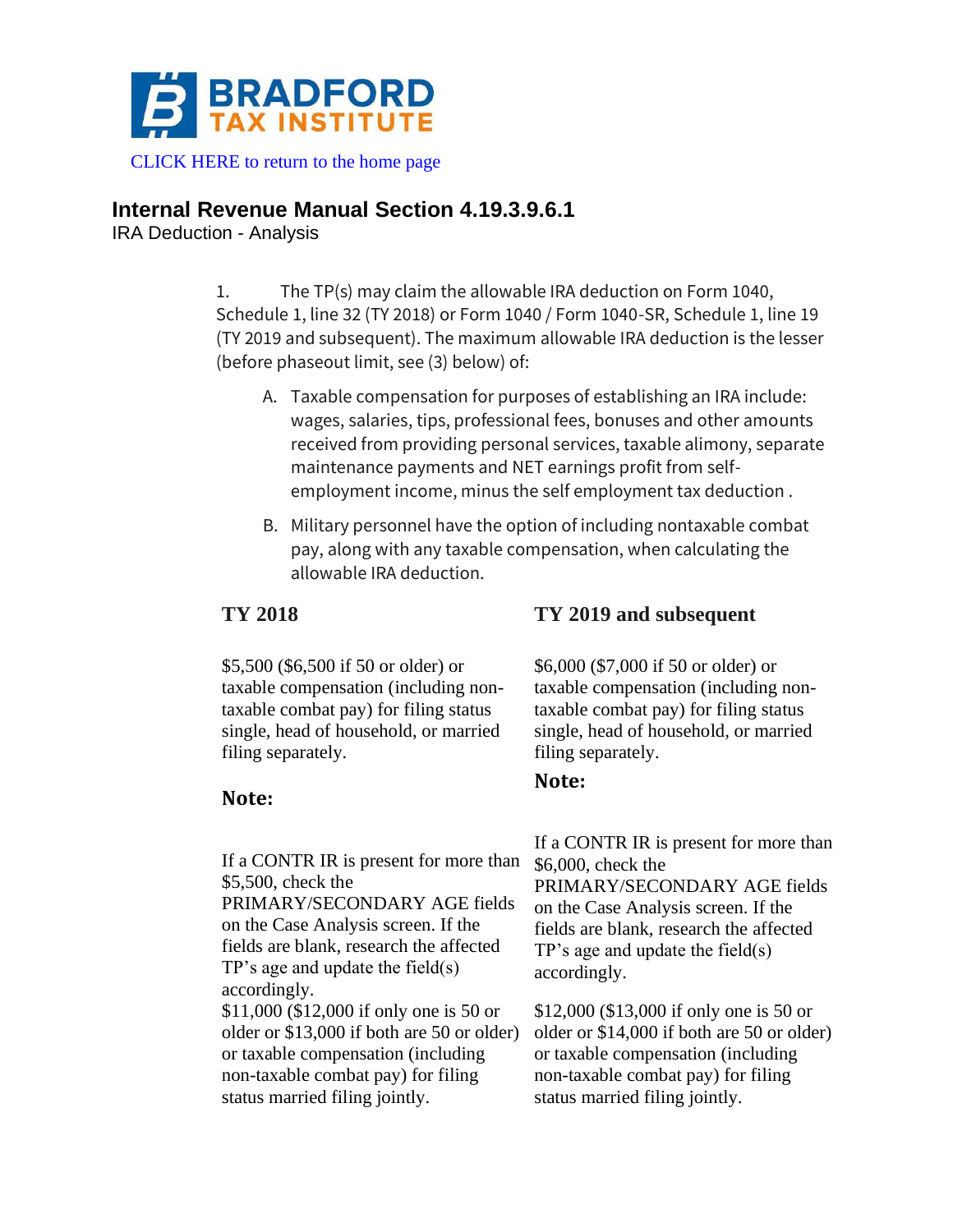contributions are divided between the TPs, any way they choose, as long as the contributions do not exceed \$5,500 (\$6,500 if age 50 or over) for any one spouse.

When a spousal IRA is present, the IRA When a spousal IRA is present, the IRA contributions are divided between the TPs, any way they choose, as long as the contributions do not exceed \$6,000 (\$7,000 if age 50 or over) for any one spouse.

2. An IRA contribution can be made **ONLY** if the TP has taxable compensation (as defined in a and b above). In the case of a married couple filing a joint return, up to amounts listed below can be contributed to IRAs (other than SIMPLE IRAs) on behalf of each spouse, even if one spouse has little or no compensation.

# **TY 2018 TY 2019 and subsequent**

\$5,500 (\$6,500 if 50 or older) \$6,000 (\$7,000 if 50 or older)

3. When the TP is covered by a qualified pension plan, the IRA deduction begins to decrease (phaseout) when the Modified AGI (MAGI) exceeds the lower limit and is eliminated (disallowed) when the MAGI exceeds the upper limit in the table below:

| Filing status TY 2018 |                     | TY 2019                                                           | TY 2020             |
|-----------------------|---------------------|-------------------------------------------------------------------|---------------------|
| 1 or 4                | $$63,000 - $73,000$ | $$64,000 - $74,000$                                               | $$65,000 - $75,000$ |
| $2 \text{ or } 5$     |                     | $$101,000 - $121,000$ $$103,000 - $123,000$ $$104,000 - $124,000$ |                     |
| 3 or 6                | $$0 - $10,000$      | $$0 - $10,000$                                                    | $$0 - $10,000$      |

4. When the TP is NOT covered by a qualified pension plan, but the spouse IS covered, the IRA deduction begins to decrease (phaseout) when the MAGI exceeds the lower limit and is eliminated (disallowed) when the MAGI exceeds the upper limit in the table below:

| Filing<br>status | <b>TY 2018</b>                                                  | TY 2019                                                         | TY 2020                                                         |
|------------------|-----------------------------------------------------------------|-----------------------------------------------------------------|-----------------------------------------------------------------|
|                  | 2 or 5 \$189,000 - \$199,000                                    | \$193,000 - \$203,000                                           | $$196,000 - $206,000$                                           |
| 3 or 6           | $$0 - $10,000$<br>If the TP did not live<br>with his/her spouse | $$0 - $10,000$<br>If the TP did not live<br>with his/her spouse | $$0 - $10,000$<br>If the TP did not live<br>with his/her spouse |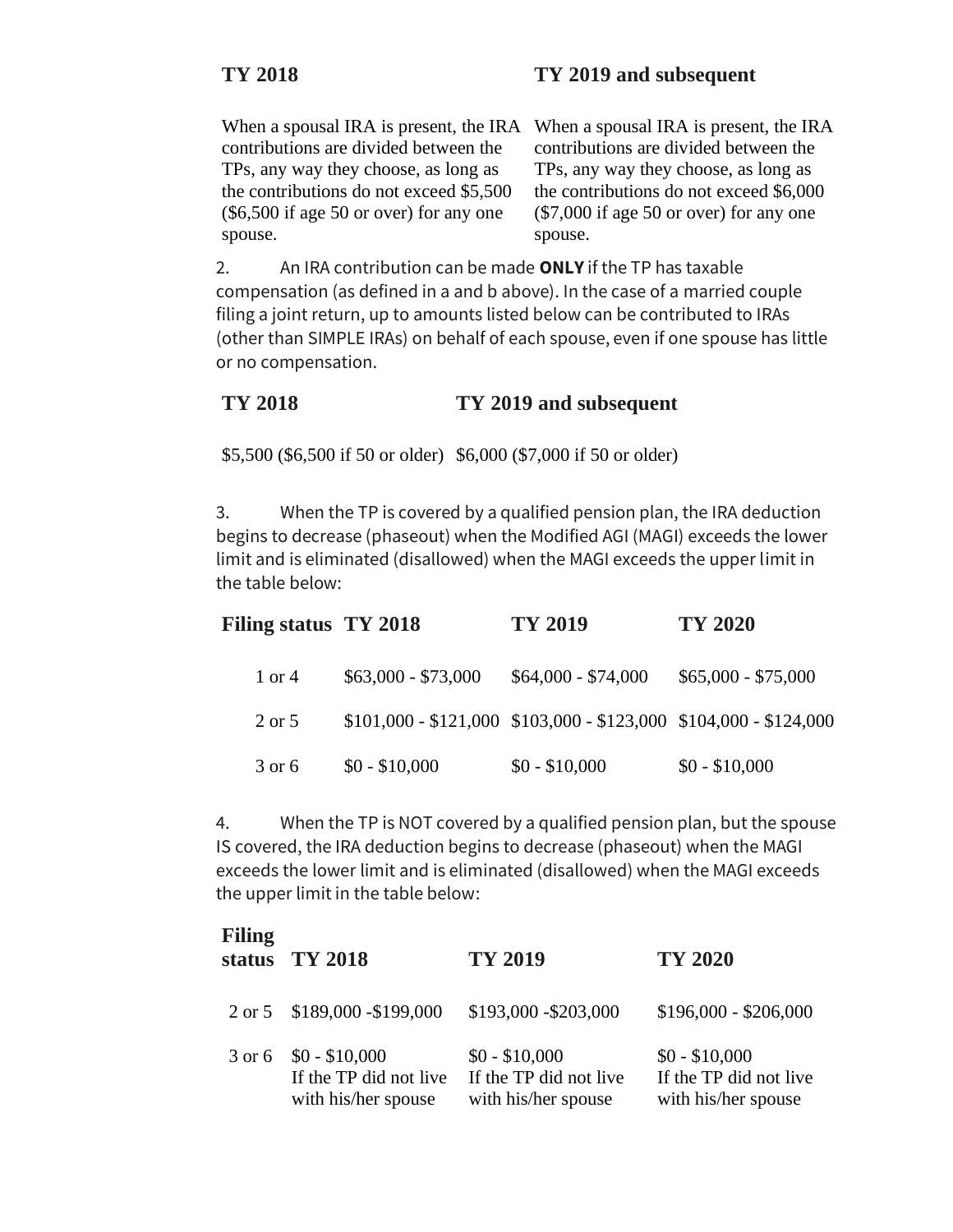## **Filing status TY 2018 TY 2019 TY 2020**

("**D**" entered next to Form 1040 Schedule 1, line 32) , the TP is 1040-SR, Schedule 1, treated as filing status line 19), the TP is 1 (no spouse) ("**D**" entered next to Form 1040 / Form treated as filing status 1 (no spouse)

("**D**" entered next to Form 1040 / Form 1040-SR, Schedule 1, line 19), the TP is treated as filing status 1 (no spouse)

5. Consider the TP covered by a qualified pension plan if:

### **Reminder:**

Consider the IR more accurate than the ELF payer document.

- A. The Form W-2 is attached and the retirement plan box is checked, or
- B. Form W-2, Box 12 has a code "D" , "E" ," F" , or "S" with a corresponding contribution amount. See *Exhibit 4.19.3-8*, Form W-2 - Box 12 Codes, or
- C. The TP reports an unidentified wage amount (no Form W-2 is attached, nor corresponding WAGE IR) or,
- D. The Form W-2 is **not** attached to the return and the IND field on the WAGE IR is other than blank and/or contains the literal "DC" , or
- E. An attached Form W-2 or WAGE IR is from a federal, state or local government, including any political subdivision. Reservist wages are NOT covered by a pension plan.
- F. The TP is FS 3 or 6 and there is no indication that the TP lived apart from the spouse (also enter a "Y" in the LIVED WITH SPOUSE field on the IRA window if either spouse is covered by a pension plan).
- G. The TP takes a deduction for a SIMPLE Plan or SEP on Form 1040, Schedule 1 line 28 (TY 2018) or Form 1040 / Form 1040-SR, Schedule 1, line 15 (TY 2019 and subsequent).

# **Exception:**

Section 457 Plans are NOT considered as coverage for calculations of IRA contributions. If only the Deferred Compensation box is checked and only code "G" appears in Box 12 of the Form W-2, or there are other indications that the TP has only Deferred Compensation in a Section 457 Plan, Do NOT consider the TP covered by a pension plan. An "H" code in Box 12 of Form W-2 identifies 501(c)(18) Pension Plans. The TP is instructed to report his/her allowable deduction on the dotted portion of Form 1040, Schedule 1, line 36 (TY 2018) or Form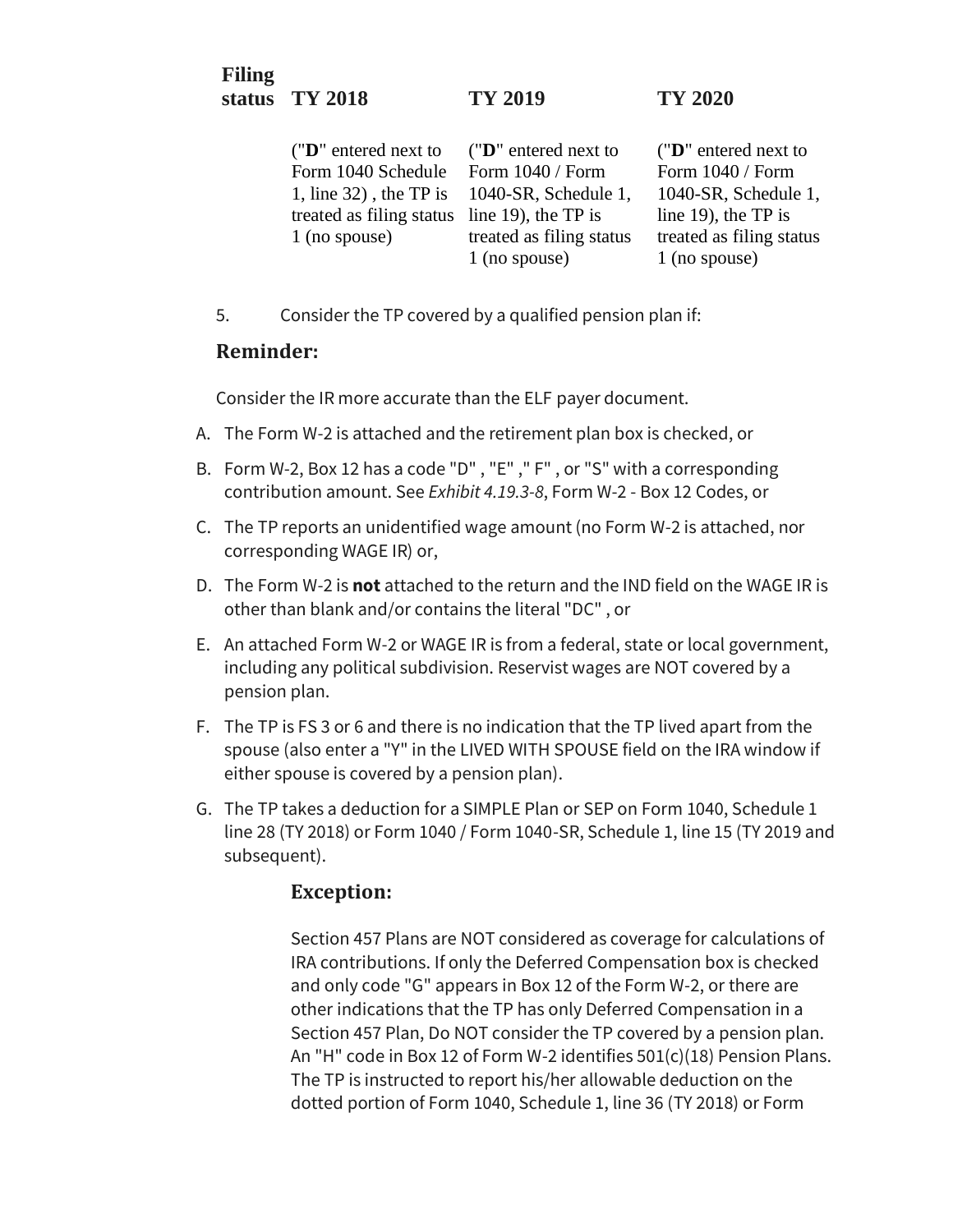1040 / Form 1040-SR, Schedule 1, line 22 (TY 2019 and subsequent). However, the entry is often misplaced and entered on Form 1040, Schedule 1, line 32 (TY 2018) or Form 1040 / Form 1040-SR, Schedule 1, line 19 (TY 2019 and subsequent). If there is an indication that the TP has a  $501(c)(18)$  pension plan, allow the deduction.

H. The TP is a postal worker. The U.S. Postal Service has a Thrift Savings Plan.

6. IRA deductions **must** be substantiated. Substantiation is a 5498 IR with a CONTR amount or an attachment to the tax return (for example, a Form 5498 or a bank statement).

- A. If no CONTR IR(s) is present, create a CONTR IR with a dollar amount of zero (0). See *IRM 4.19.3.15.6*, Qualified Retirement Savings Contributions Credit (QRSC), for additional information.
- B. If there is no substantiating IR(s), but a Form 5498 or statement for the same amount is attached to the return, create IR(s) for the attached Form 5498/ statement amount(s) for the applicable TP(s).
- C. PARAGRAPH 70 automatically generates when the CONTR U/R is due to the TP claiming a deduction that is larger than the 5498 IR(s). See *Exhibit 4.19.3-7*, CP PARAGRAPHS.

7. If the TP deducts an amount equal to the Deferred Compensation shown on Form W-2, take the following action:

A. If the Deferred Compensation was not included as income, ≡ ≡ ≡ ≡ ≡ ≡ ≡ ≡ ≡  $\equiv \equiv \equiv \equiv$ **. Send PARAGRAPH 157**, see *Exhibit 4.19.3-7*, CP PARAGRAPHS.

| If the TY<br><b>is</b>   | And                                                                                                                                                                                    | Then                               |
|--------------------------|----------------------------------------------------------------------------------------------------------------------------------------------------------------------------------------|------------------------------------|
| 2018                     | TP included the Deferred Compensation as<br>income (for example, the amount is included<br>on Form 1040, line 1 or Form 1040,<br>Schedule 1, line 21)                                  | $=$ $=$ $=$ $=$                    |
| $2019$ and<br>subsequent | TP included the Deferred Compensation as<br>income (for example, the amount is included<br>on Form 1040 / Form 1040-SR, line 1 or<br>Form 1040 / Form 1040-SR, Schedule 1, line<br>8). | $=$ $=$ $=$ $=$<br>$=$ $=$ $=$ $=$ |

8. If the TP reports Self Employment income and the IRA deduction corresponds to a 5498 SEP/SIMPL IR(s), consider that the TP reported the SEP/SIMPLE on the wrong line.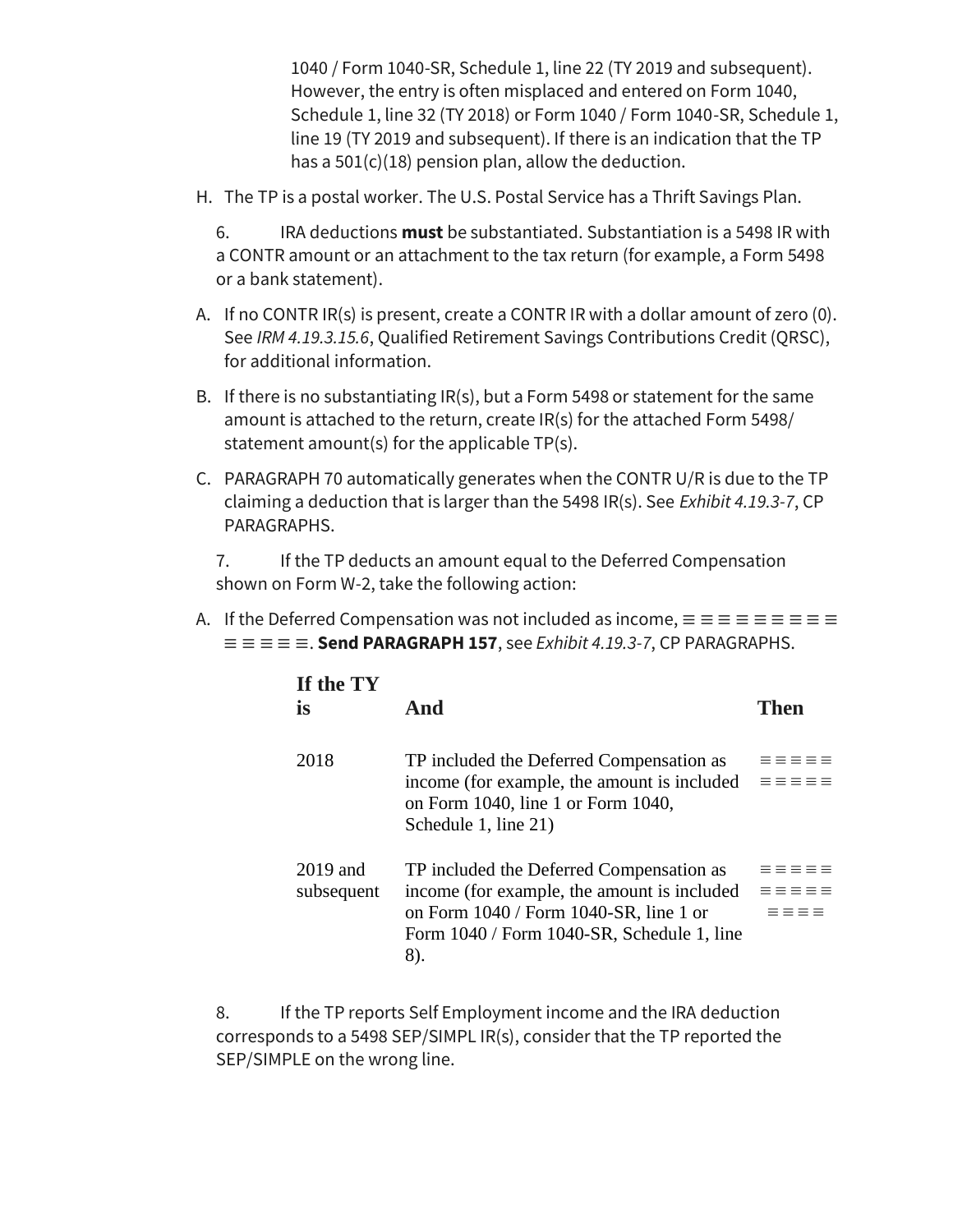9. The TP may make contributions to an IRA during the AUR tax year or by the due date of the return (not including extensions).

10. Contributions may not be made to a traditional IRA during or after the year in which the TP reaches age 70 1/2 (TY 2019 and prior). If the age for the primary and/or secondary TP on the Case Analysis screen is 71 or older, enter a zero (0) in the PRIMARY and/or SECONDARY COMPENSATION field(s) as applicable (TY 2019 and prior). This suppresses any deduction from being computed and disallows any previously taken deduction for the applicable TP.

# **Note:**

A TP over the age of 70 1/2 (TY 2019 and prior) can continue to make contributions to a spousal IRA until the year the spouse reaches age 70 1/2 (TY 2019 and prior).

## **Note:**

For TY 2020 and subsequent, there is no age restriction. TP's can claim a deduction for their IRA contributions regardless of age.

11. Screen IRA IR(s) after all other potentially discrepant income types are analyzed. Any subsequent analysis that changes the TOTAL AGI CHANGE field **must** always be followed by reselecting the IRA window. See (14) below when SS/RR, SLID, Tuition and Fees, and/or DPAD are also issues on the same case.

12. The system computes the allowable IRA deduction based on the appropriate entries in the Adjusted Gross Income window and the IRA window. See IRM 4.19.7, IMF Automated Underreporter (AUR) Technical System Procedures - Adjusted Gross Income (AGI) window and IRA Contributions.

# **Caution:**

Be alert to changes made during or after original processing when entering/verifying information in this window.

13. A net loss from self-employment income cannot be subtracted from salaries, wages, etc., when figuring total compensation. If U/R self-employment income (Income Identify Codes of "PB" , "PF" , "SB" , and "SF" )

- A. Is not present on the Case Analysis screen do not consider any net loss from self-employment income when determining the amount to enter in the PRIMARY and/or SECONDARY COMPENSATION field(s) in the IRA window.
- B. Is present on the Case Analysis screen and a net loss from self-employment income is reported on the return, input/verify the PRIMARY/SECONDARY REPORTED SE INCOME field(s) in the SE Tax window.